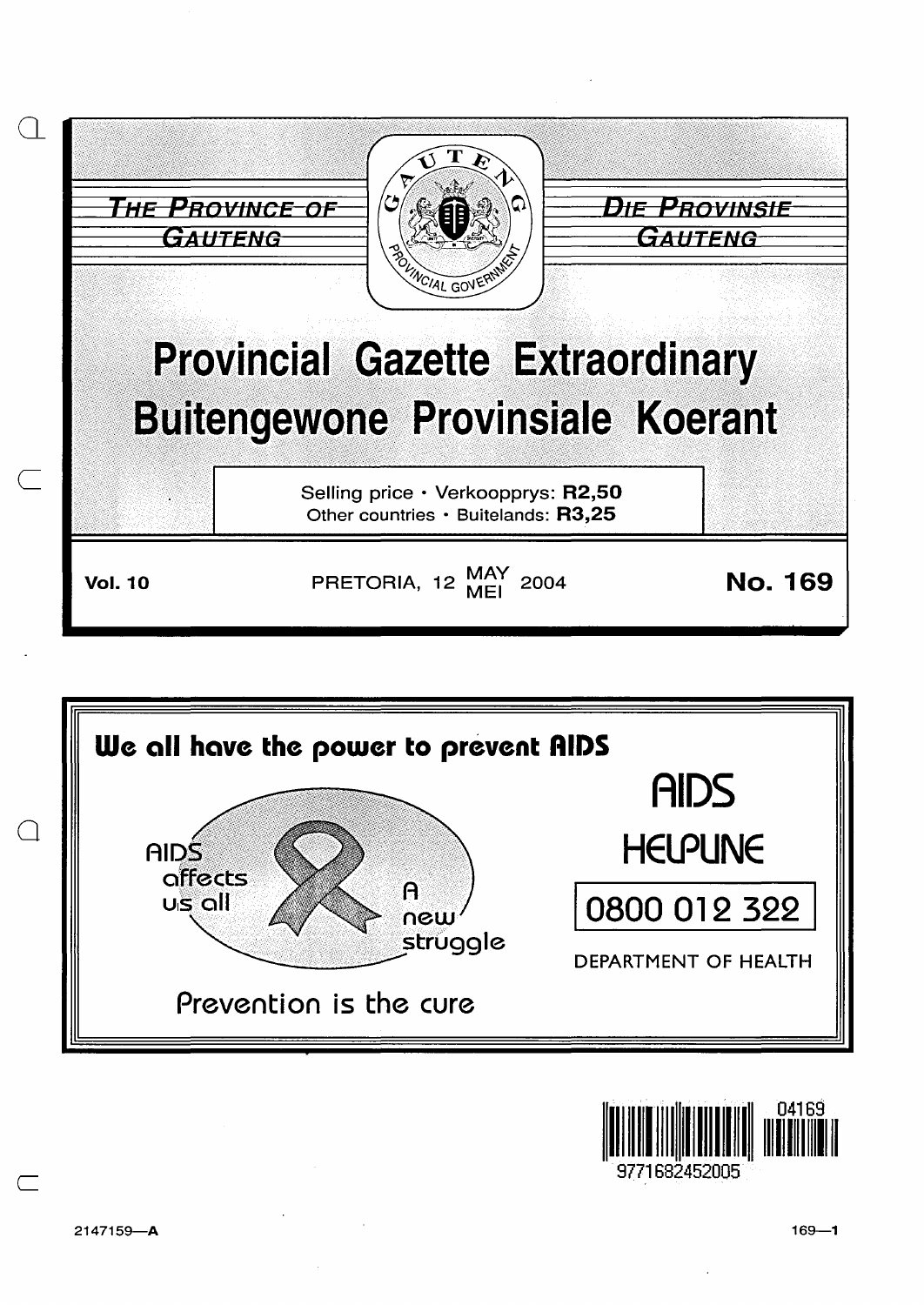l.

 $\bar{z}$ 

|      | <b>CONTENTS • INHOUD</b>                                                                                       |             |                |
|------|----------------------------------------------------------------------------------------------------------------|-------------|----------------|
| No.  |                                                                                                                | Page<br>No. | Gazette<br>No. |
|      | <b>GENERAL NOTICE</b>                                                                                          |             |                |
| 1424 | Development Facilitation Act, 1995: Establishment of a land development area: Portion 2 of Erf 1101, Bryanston | з           | 169            |

 $\bar{z}$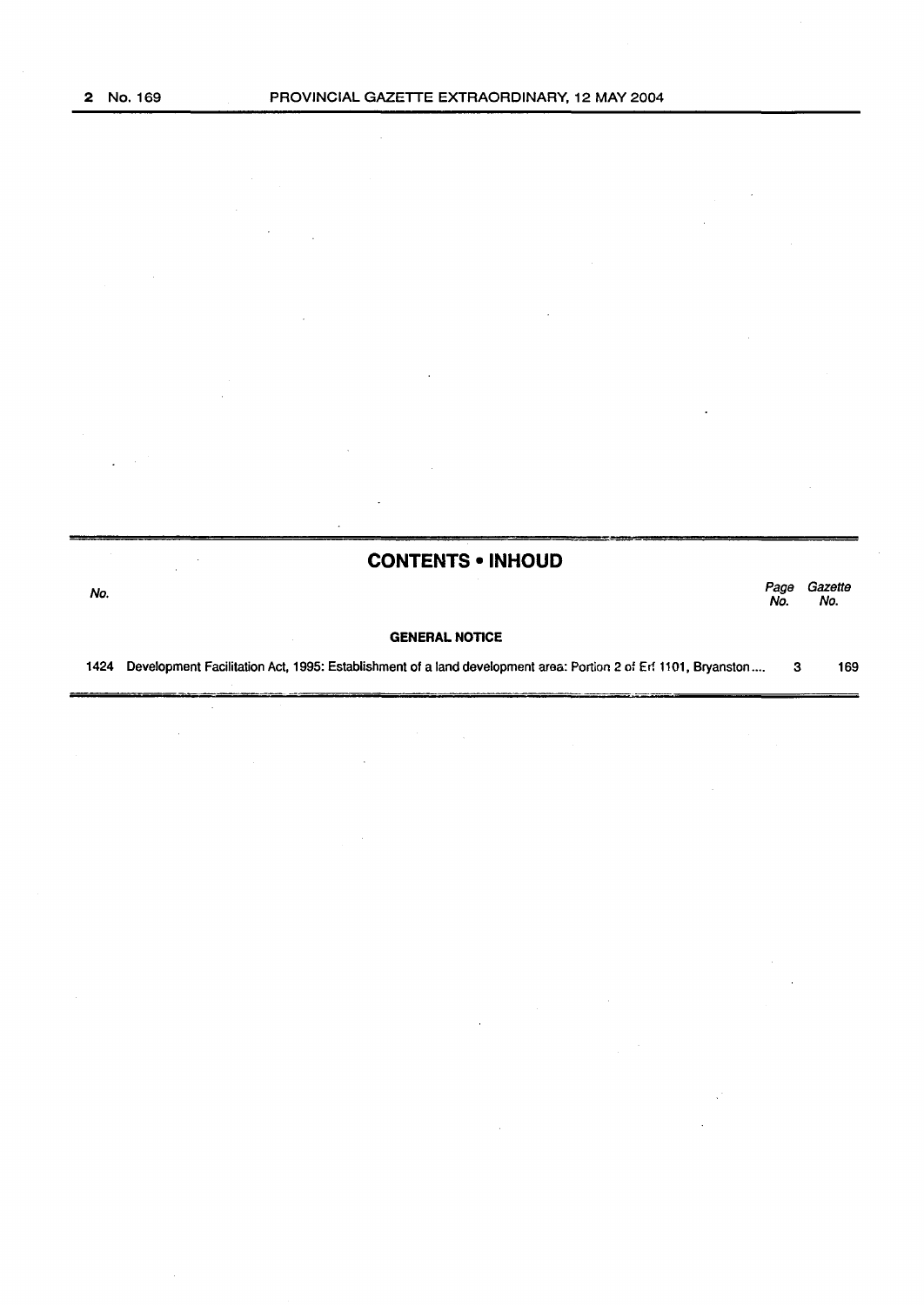# **GENERAL NOTICE**

## **NOTICE 1424 OF 2004**

## [Reg. 21(10) of the Development Facilitation Regulations i.t.o. the Development Facilitation Act, 1995]

We, Attwell Malherbe Associates, on behalf of Morgan Creek Properties 335 CC, have lodged an application in terms of the Development Facilitation Act for the establishment of a land development area on Portion 2 of Erf 1101 Bryanston.

The development will consist of the following: A residential development consisting of 8 residential erven and a private access erf. Thus the application seeks the rezoning of the property to provide inter alia for a density of 16 dwelling units per hectare, the removal of restrictive conditions of title and the subdivision of the property into 8 residential erven and a private access erf.

The relevant plans, documents and information are available for inspection on the Third Floor, A Block, Metropolitan Centre, No. 158 Loveday Street, Braamfontein, Johannesburg, for a period of 21 days from 12 May 2004.

The application will be considered at a tribunal hearing to be held at 10h00 on 27 July 2004 at The Field and Study Centre, Louise Avenue, Parkmore, Sandton and the prehearing conference will be held at 10h00 on 20 July 2004 at The Field and Study Centre, Louise Avenue, Parkmore, Sandton.

Any person having an interest in the application should please note:

- 1. You may within a period of 21 days from the date of the first publication of this notice, provide the Designated Officer with your written objections or representations; or
- 2. If your comments constitute an objection to any aspect of the land development application, you must appear in person or through a representative before the Tribunal on the date mentioned above.

Any written objection or representation must be delivered to the Designated Officer (Mr. V. Machete) on Third Aoor, A-Block, Metropolitan Centre, No. 158 Loveday Street, Braamfontein, Johannesburg, and you may contact the Designated Officer if you have any queries on telephone no. (011) 407-7366 and fax no (011) 339-4204.